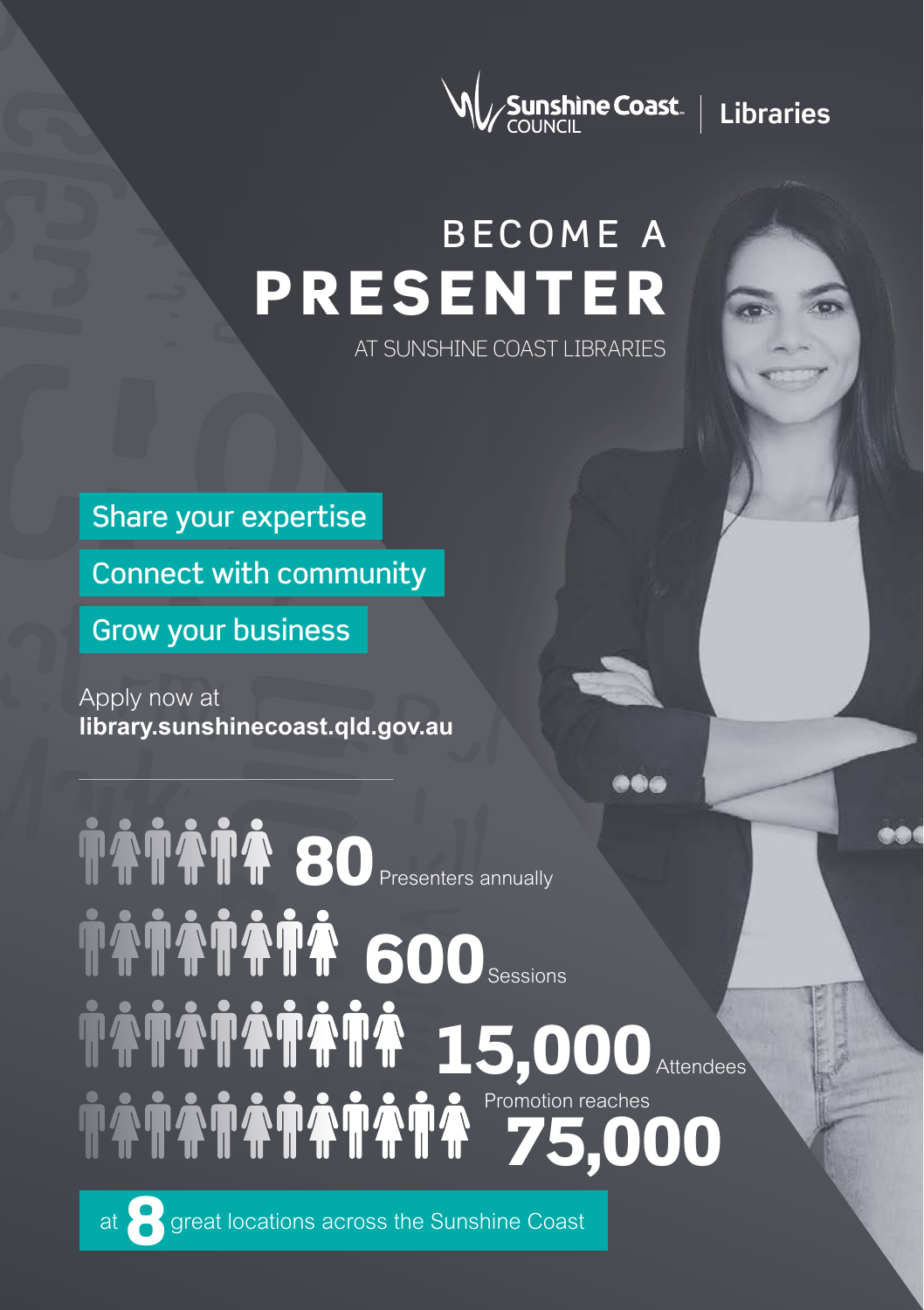## **WHAT'S IN IT FOR YOU?**



#### **MAKE A DIFFERENCE**

Share your wealth of knowledge and up-skill the community



#### **DEVELOP AS A SPEAKER**

Build confidence and presentation skills with an engaged audience



ė

### **GROW YOUR BUSINESS**

Allow potential customers to 'try before they buy'



#### **GET GREAT EXPOSURE**

Your name, your brand, your passion – shared far and wide across the region



#### **TEST NEW IDEAS**

Get a snapshot of community interest in topics, products or ideas



#### **CREATE CONNECTIONS**

Build networks with like-minded people and get in touch with audiences interested in what you have to offer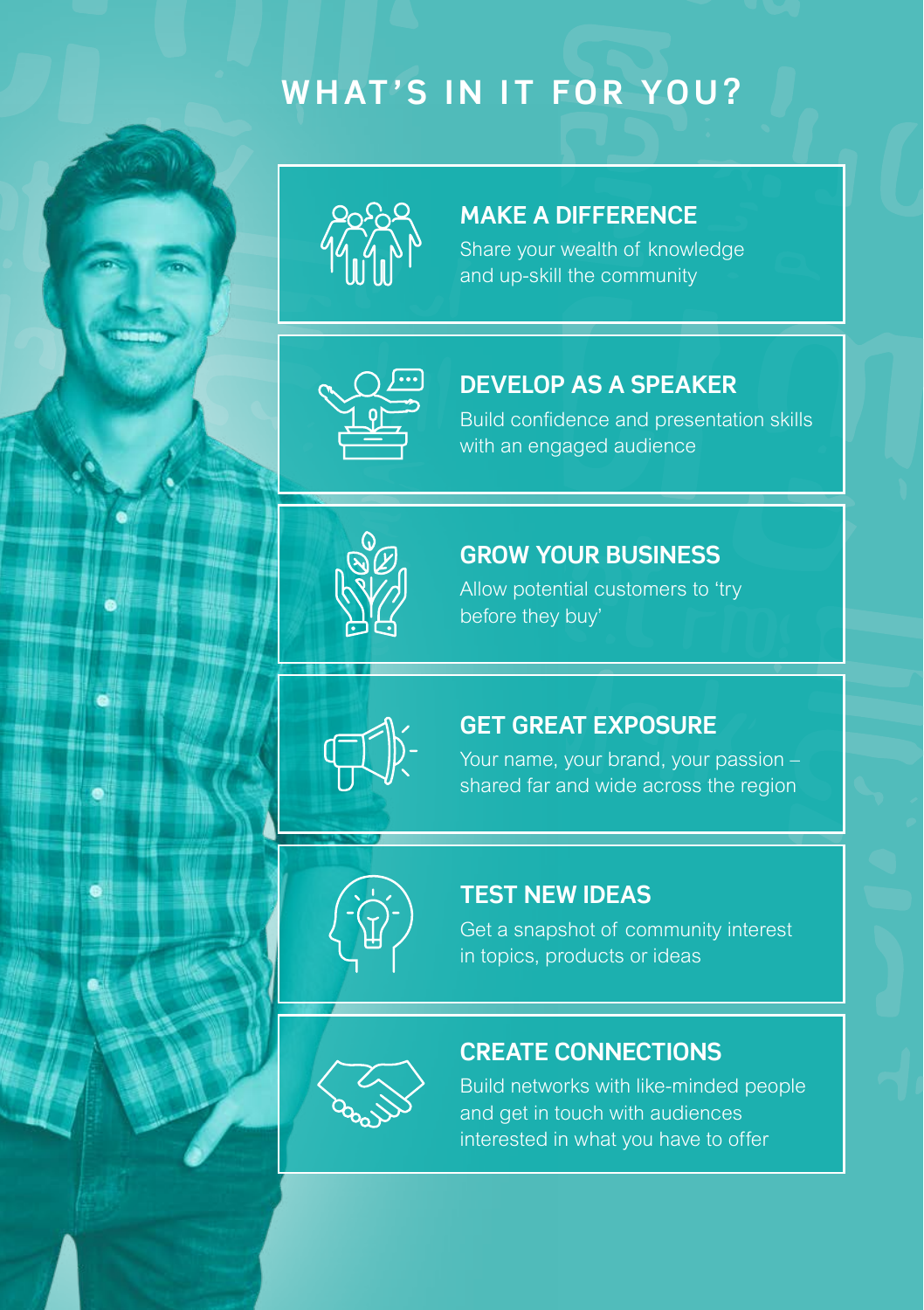## **WHAT LIBRARIES OFFER**



#### **CONTENT CREATION**

**FRESH FACILITIES**  Set up and pack down of event spaces fully

equipped with tables, chairs, projectors, whiteboards, microphones, everything you need for a successful presentation

Libraries help you use your knowledge or skill-set to create a captivating and engaging presentation



#### **PROFESSIONAL PROMOTION**

Designed and distributed to over 75,000 people





#### **DARING DEVELOPMENT**

whiteboards,<br>
microphones,<br>
everything you need<br>
for a successful<br>
presentation<br>
presentation<br>
exage - stressful<br>
dips to help you grow<br>
as a presenter<br>
annels<br>
annels<br>
annels<br>
annels<br>
annels<br>
annels<br>
annels<br>
annels<br>
annel Libraries provide feedback on your performance direct from attendees and tips to help you grow as a presenter



#### **BETTER BOOKINGS**

Behind-the-scenes admin including online listings, and booking system management taken care of, so you can relax and concentrate on the important bits

munity - speaker - future

-experts - infuential - creative -

knowledge

- share - com

munity - speaker - future - experts



#### **NEW NETWORKS**

Boost access to networks across the region and create opportunities via library and council channels